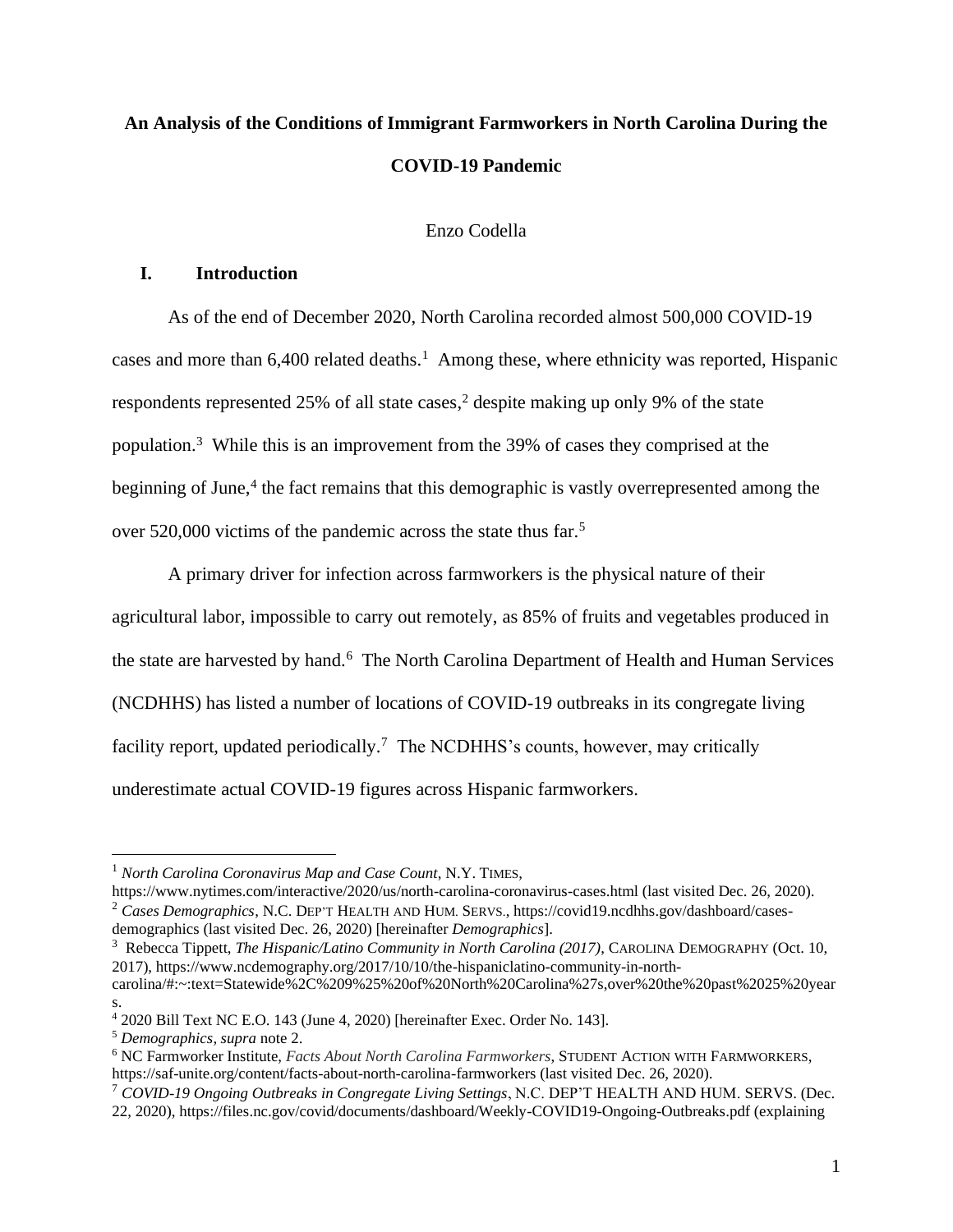This paper will discuss the conditions of immigrant farmworkers in N.C. that heighten their vulnerability to the COVID-19 pandemic, noting the need for an adequate response from state authorities. Part II will cover several factors contributing to the risk of coronavirus infections among these farmworkers, including factors regarding housing, employment, and health care provision. Part III will evaluate the quality of the current responses to the pandemic. Lastly, Part IV will summarize the discussion and reiterate experts' recommendations moving forward and Part V will conclude.

## **II. Factors Increasing the Risk of COVID-19 Infections Among Immigrant Farmworkers**

#### **A. Precarious Housing Conditions**

Since independent rental housing or other dwelling alternatives in rural areas tend to be scarce and restrictively expensive,<sup>8</sup> most immigrant farmworkers, who come to the United States on temporary work visas, reside in labor camps provided by their employers. 9 Importantly, the precarious conditions in these labor camps increase the farmworkers' risk of exposure to coronavirus.<sup>10</sup> Poor housing conditions are pervasive in farmworker labor camps, and they remain largely inconspicuous in the rural landscape.<sup>11</sup>

the NCDHHS has defined an outbreak as the finding of more than two cases within the same facility, where the facility holds ten or more residents).

<sup>8</sup> Teresa Wiltz, *States Struggle to Provide Housing for Migrant Farmworkers*, PEW CHARITABLE TRUSTS (May 2, 2016), https://www.pewtrusts.org/en/research-and-analysis/blogs/stateline/2016/05/02/struggle-to-provide-housingfor-migrant-farmworkers.

<sup>9</sup> Aaron Sánchez-Guerra ET AL., *Coronavirus poses a threat to a major NC food producer: the immigrant farmworker*, NEWS & OBSERVER (Apr. 8, 2020, 5:33 PM),

https://www.newsobserver.com/news/coronavirus/article241444926.html.

<sup>&</sup>lt;sup>10</sup> Liora Engel-Smith, *For migrant workers in NC, coronavirus may be hard to avoid*, N.C. HEALTH NEWS (Mar. 13, 2020), [https://www.northcarolinahealthnews.org/2020/03/13/for-migrant-workers-in-nc-coronavirus-may-be-hard](https://www.northcarolinahealthnews.org/2020/03/13/for-migrant-workers-in-nc-coronavirus-may-be-hard-to-avoid/)[to-avoid/.](https://www.northcarolinahealthnews.org/2020/03/13/for-migrant-workers-in-nc-coronavirus-may-be-hard-to-avoid/) Additionally, about 80,000 of N.C. farmworkers are also migrant or seasonal, respectively meaning that they either enter the state to work temporarily or permanently reside in the state but only work on agriculture seasonally. Elizabeth Freeman Lambar & Gayle Thomas, *The Health and Well-being of North Carolina's Farmworkers*, 80 N.C. MED. J. 2, 107 (2019).

<sup>11</sup> Phillip Summers ET AL., *Hidden Farmworker Labor Camps in North Carolina: An Indicator of Structural Vulnerability*, 105 AM. J. PUB. HEALTH 12, 2572-2574 (2015).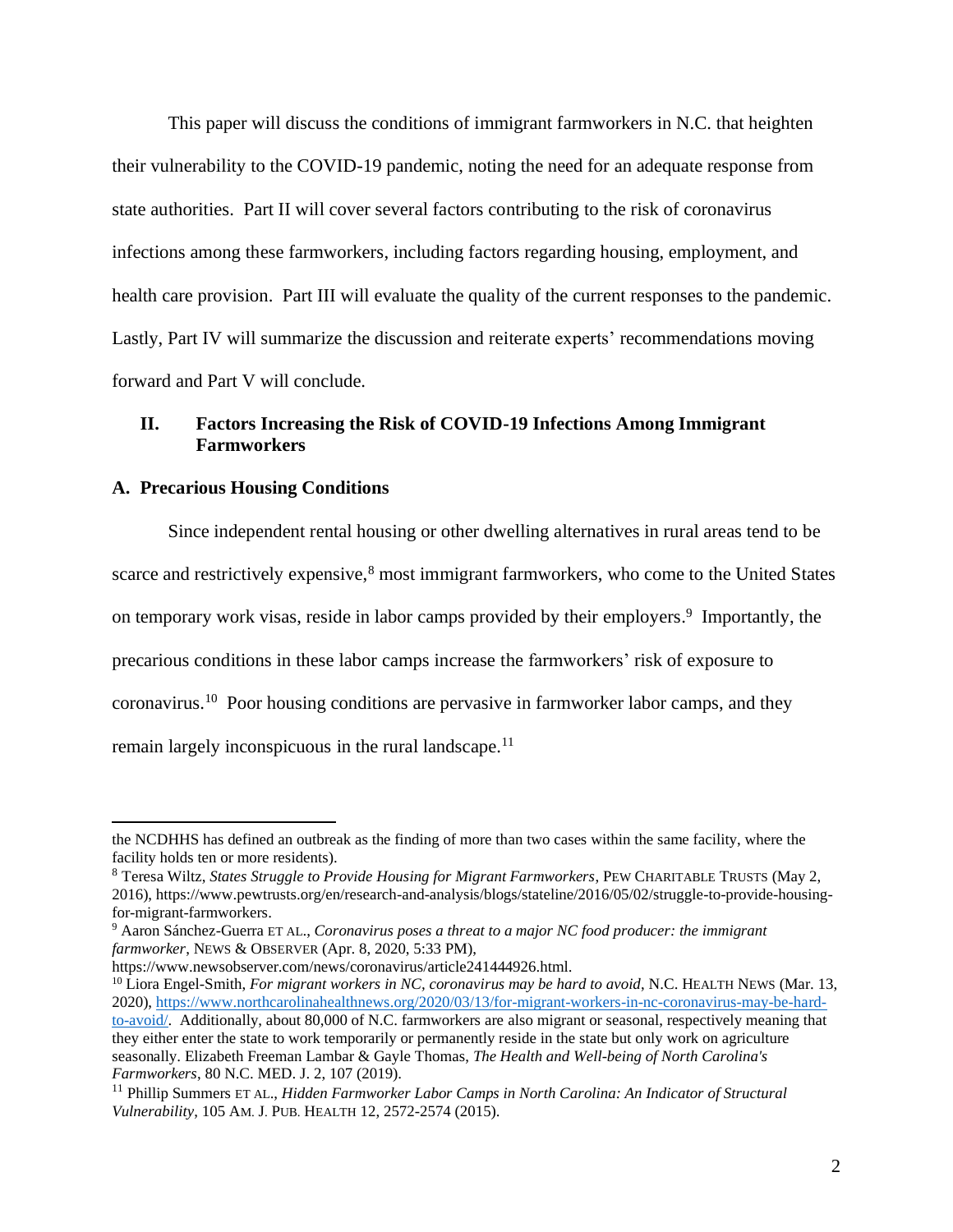Immigrant farmworkers commonly share a room with three or four peers,<sup>12</sup> and their bathrooms often have as few as five toilets and no dividers.<sup>13</sup> Additionally, employers do not typically keep designated places to house farmworkers in quarantine.<sup>14</sup> The NC Migrant Housing Act of 1989, which established housing standards for migrant workers, only requires one toilet for every fifteen workers and one wash tub for every thirty workers.<sup>15</sup> All farmworkers in a labor camp usually share the same kitchen and living areas, <sup>16</sup> making social distancing virtually impossible to engage in, and facilitating the spread of the virus when a resident of the facility contracts the disease while working on the fields or otherwise.

Transportation conditions add another layer of exposure, with workers in the Franklin work camp, for example, reportedly living in tight quarters and riding to work together in close spaces.<sup>17</sup> Nonprofit organizations like Farmworker Justice have warned about the heightened risk of coronavirus transmissions due to overcrowded dwellings.<sup>18</sup>

COVID-19 cases have in fact been growing exponentially among migrant labor camps, some of which exclusively house Hispanic workers who are part of the federal H-2A temporary work visa program.<sup>19</sup> N.C. is among the top five states employing H-2A visa holders, with

<sup>14</sup> *Id.*

<sup>12</sup> Engel-Smith, *supra* note 10.

<sup>13</sup> Sánchez-Guerra ET AL., *supra* note 9.

<sup>15</sup> N.C. GEN. STAT. § 95-222:229 (1989); *Introduction to Migrant Housing Inspections in North Carolina*, N.C. DEP'T LAB. (Jan. 2008), https://files.nc.gov/ncdol/ash/publications/ash\_blue\_book.pdf.

<sup>16</sup> Engel-Smith, *supra* note 10.

<sup>&</sup>lt;sup>17</sup> John Boyle, *COVID-19 cases soar among Hispanic population in NC*, *disproportionately high*, CITIZEN TIMES (July 17, 2020, 6:00 AM), https://www.citizen-times.com/story/news/local/2020/07/17/covid-19-cases-soar-amonghispanic-population-nc/5436219002/.

<sup>18</sup> *Statement by Farmworker Advocates on COVID-19 and the Risks to Farmworkers*, FARMWORKER JUSTICE, https://www.farmworkerjustice.org/blog-post/statement-by-farmworker-advocates-on-covid-19-and-the-risks-tofarmworkers/ (last visited Dec. 26, 2020).

<sup>19</sup> Boyle, *supra* note 17; see *H-2A Temporary Agricultural Workers*, U.S. CITIZENSHIP AND IMMIGR. SERVS., https://www.uscis.gov/working-in-the-united-states/temporary-workers/h-2a-temporary-agricultural-workers (last updated Dec. 18, 2020) for more information about the H-2A program.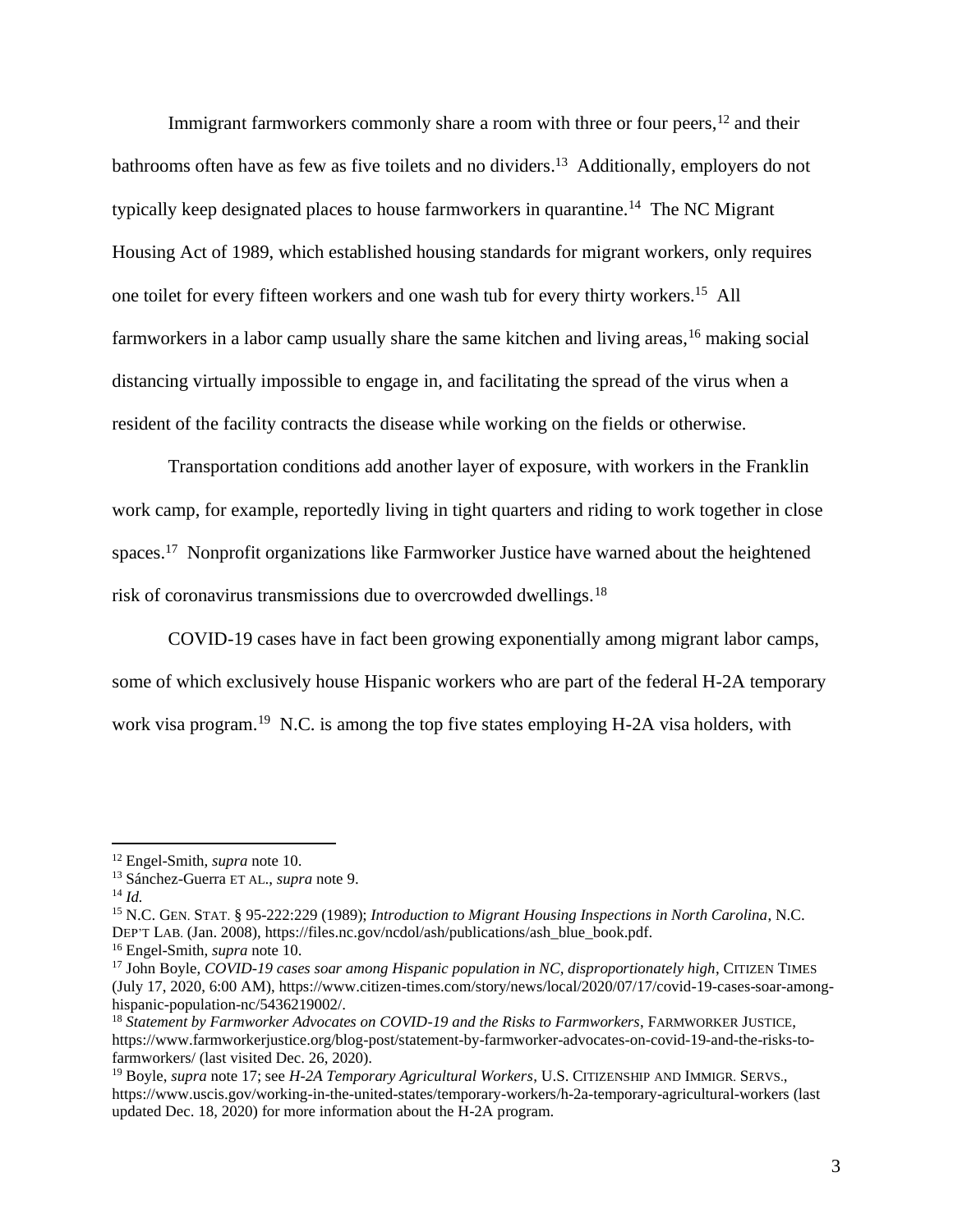almost twenty thousand of these farmworkers laboring across the state.<sup>20</sup> This year, growers have prioritized the hiring of H-2A workers, over whom employers can exercise greater contractual control compared to seasonal and undocumented workers who are consequently left with significantly reduced work.<sup>21</sup> This greater control, however, has historically allowed for abuse around the sales of food for H-2A farmworkers, leading to increased food insecurity and loss of money.<sup>22</sup>

#### **B. Job Insecurity and Employer Retaliation**

Exacerbating the issue is the possibility that the respondents themselves underreport their symptoms due to fear of losing their livelihoods.<sup>23</sup> For instance, some farmworkers have disclosed not being in a secure enough position to miss a day's worth of income.<sup>24</sup> The national average income for individual farmworkers ranged between \$17,500 and \$19,999 for the 2015- 2016 year,<sup>25</sup> and East Coast farmworkers have been reported in previous years to earn around 35% less than the national average.<sup>26</sup> Moreover, N.C. farmworkers are often denied paid sick leave, are unaware of governmental paid COVID-19 leave programs, and express reason to fear that their employers will retaliate against them and their peers in the labor camp, as their peers may be suspected of being infected given the impracticability of social distancing in the camps and the consequent ease of widespread infection.<sup>27</sup>

<sup>20</sup> *H-2A Temporary Agricultural Program – Selected Statistics, Fiscal Year (FY) 2020 Q1-Q3*, U.S. DEP'T LAB. (June 30, 2020), https://www.dol.gov/sites/dolgov/files/ETA/oflc/pdfs/H-2A\_Selected\_Statistics\_FY2020\_Q3.pdf. <sup>21</sup> Lariza Garzon & Andrew R. Smolski, *Episcopal Farmworker Ministry and disaster response to COVID-19*, 9 J.

AGRIC., FOOD SYS., AND CMTY. DEV. 4, 193 (2020). <sup>22</sup> *Id.*

<sup>23</sup> Anna Jensen, *A Letter to Gov. Cooper*, FARMWORKER ADVOCACY NETWORK (June 16, 2020),

https://ncfan.org/2020/a-letter-to-gov-cooper/.

<sup>24</sup> *Id.*

<sup>25</sup> *Findings from the National Agricultural Workers Survey (NAWS) 2015-2016*, U.S. DEP'T LAB. (Jan. 2018), https://www.dol.gov/sites/dolgov/files/ETA/naws/pdfs/NAWS\_Research\_Report\_13.pdf [hereinafter *NAWS*]. <sup>26</sup> NC Farmworker Institute, *supra* note 6.

<sup>27</sup> *Id.*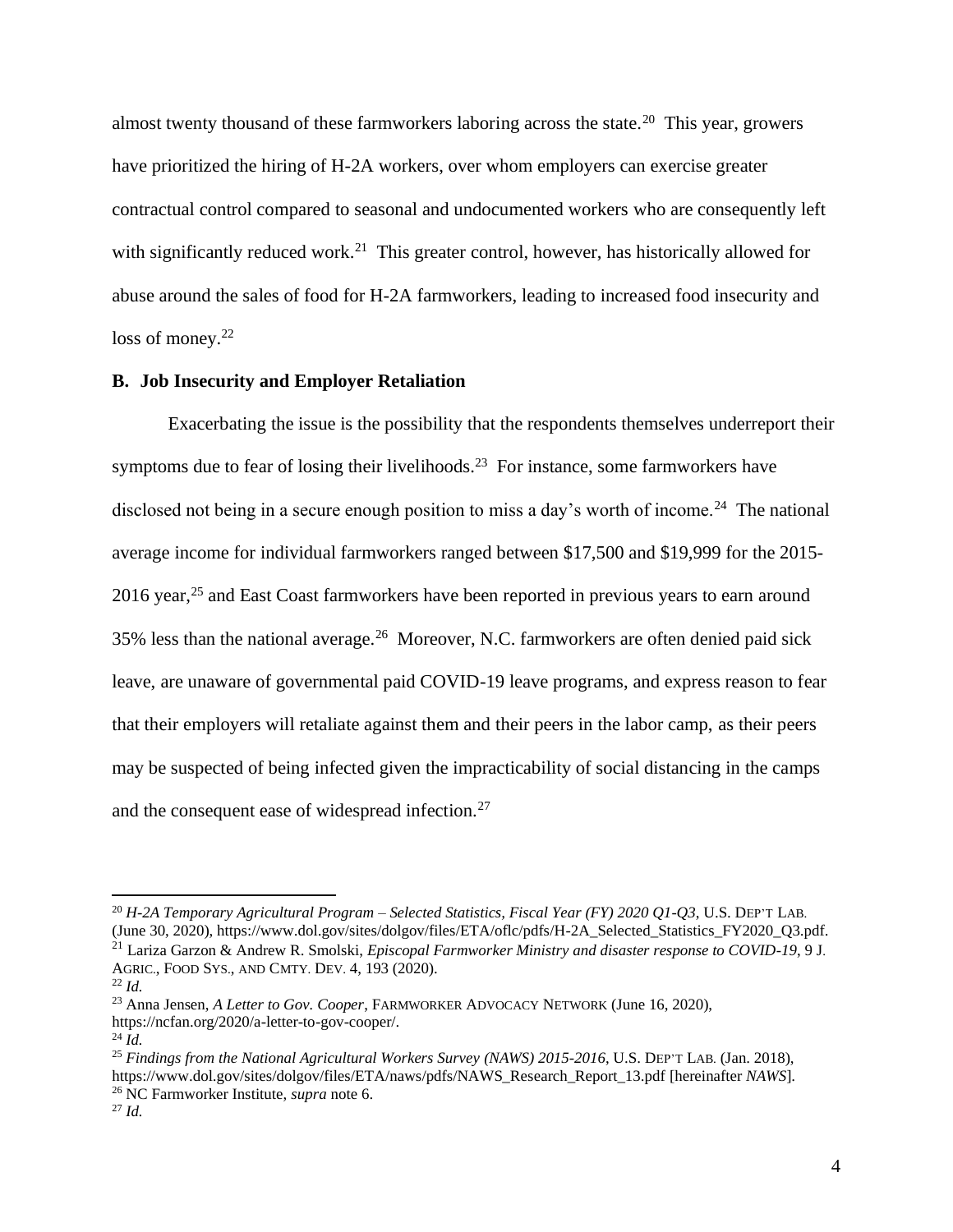Farmworkers expect retaliation to entail anything from suspension of work–and of wages-to termination of their contract and dismissal to their countries of origin.<sup>28</sup> Research indicates that Hispanics have suffered greater loss of employment income during the pandemic than any other racial or ethnic group in N.C., especially those living in rural areas,  $29$  consistent with reports by advocacy groups like Action N.C.<sup>30</sup> While the study does not appear to have focused on farmworkers, the mentioned characteristics are consistent with the realities of immigrant farmworkers in the state.

The silence on potential coronavirus cases, in turn, provides some workers with false reassurance that coronavirus has not permeated their workplace, which, coupled with the unavailability of personal protective equipment (PPE), makes this population all the more vulnerable to the virus.<sup>31</sup> Even where PPE may be made available, it may nonetheless be impractical to wear, as it could aggravate the heat and humidity that farmworkers undergo in their work.<sup>32</sup>

#### **C. Difficulties in Providing Health Care**

When immigrant farmworkers do seek care, the response they received is undermined by various systemic factors, such as employers' reluctance to provide transportation to testing or medical centers and the inability of outreach organizations to meet this need at a large scale.<sup>33</sup> In some instances where transport is possible, some hospitals and health departments refuse to test

<sup>28</sup> Engel-Smith, *supra* note 10.

<sup>29</sup> Abby Cooper ET AL., *The Impact of COVID-19 on North Carolina: Poverty, Housing & Food Insecurity* (July 23, 2020) (Press Conference, UNC Public Policy) (on file with the University of North Carolina at Chapel Hill) https://publicpolicy.unc.edu/wp-content/uploads/sites/107/2020/07/COVID-Executive-Summary-FINAL.pdf. <sup>30</sup> Editorial, *Hispanic workers help keep NC running. Their thanks? A heavy dose of COVID-19*, NEWS & OBSERVER (June 22, 2020, 7:20 PM), https://www.newsobserver.com/opinion/article243666837.html.

<sup>31</sup> Jensen, *supra* note 23.

<sup>32</sup> Sara A. Quandt ET AL. *COVID-19 Pandemic among Latinx Farmworker and Nonfarmworker Families in North Carolina: Knowledge, Risk Perceptions, and Preventive Behaviors*, 17 INT'L J. ENV'T RSCH. AND PUB. HEALTH 16, 5786 (2020).

<sup>33</sup> Jensen, *supra* note 23.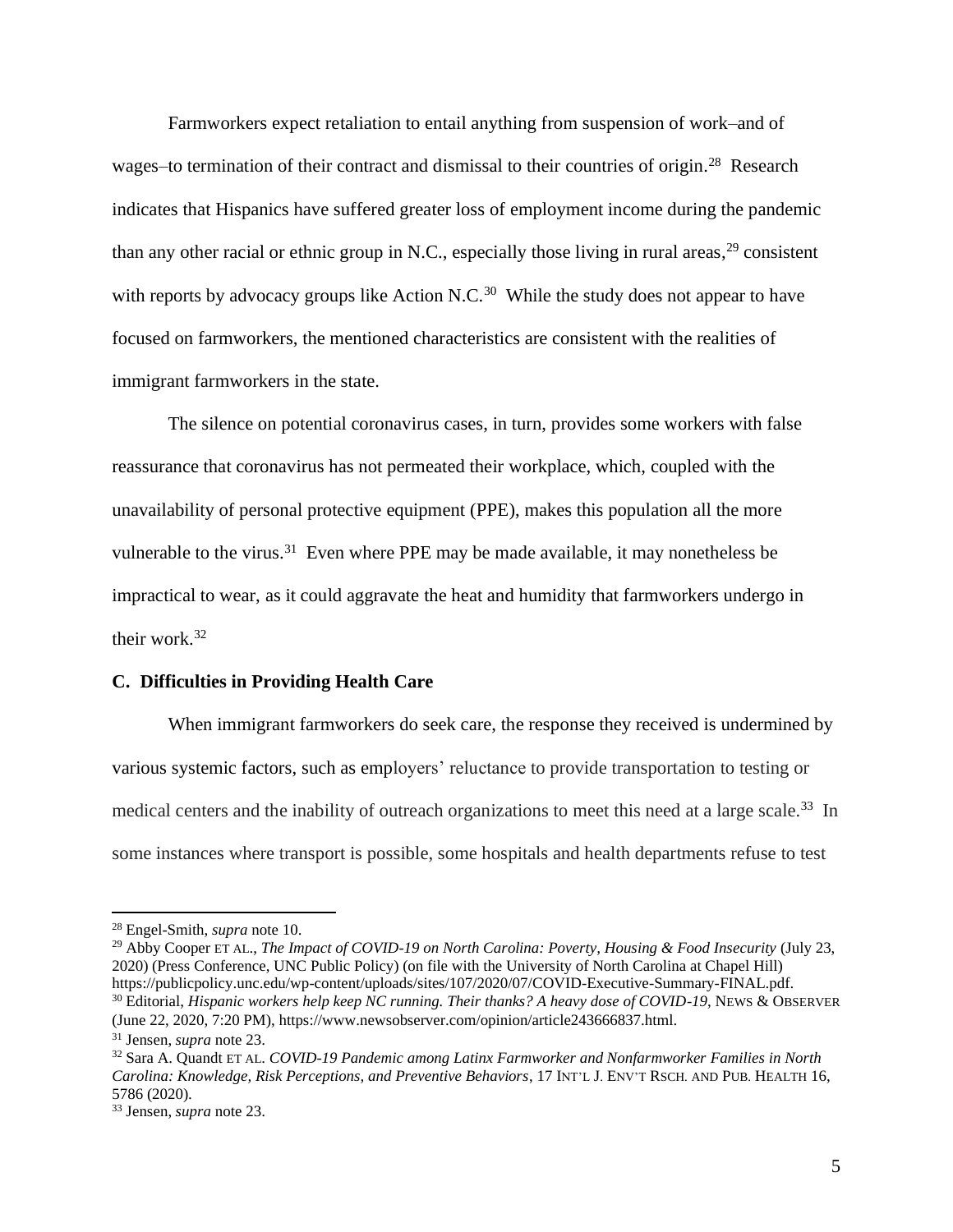farmworkers, even when these workers are part of the NCDHHS lists for priority testing, or the tests are otherwise unaffordable.<sup>34</sup> Language barriers also add additional obstacles to treatment. 35

Other problems raise additional concerns regarding the accuracy of the reported case counts. For instance, some hospitals and health departments neglect to document their immigrant patients' type of work or housing.<sup>36</sup> Some hospitals and health departments also refuse to test multiple members of a household when a single member tests positive, and this fails to trigger quarantine efforts even though some household members may work at different locations, contributing to the spread of the pandemic.<sup>37</sup>

## **III.Efforts to Contain Coronavirus Infections**

#### **A. Individual-Level Strategies**

The challenges in testing have led N.C. authorities to prompt the Guatemalan and Mexican consulates in Raleigh to share instructions on how to find help and emphasizing personal responsibility in staying safe, including by wearing face masks and maintaining social distancing, <sup>38</sup> solutions that are often unworkable as discussed above. The NCDHHS has also offered grants to five nongovernmental organizations to assist Hispanic communities with preventive measures and provide access to COVID-19 testing and tracing.<sup>39</sup>

But individual-oriented strategies to combat the pandemic are largely inefficient given the practical realities and cultural expectations that immigrant farmworkers face.<sup>40</sup> Seasonal

<sup>34</sup> *Id.*

<sup>&</sup>lt;sup>35</sup> *Id.*(explaining how language barriers complicate making diagnoses and prescribing follow-ups).

<sup>36</sup> *Id.*

<sup>37</sup> *Id.*

<sup>38</sup> Aaron Sánchez-Guerra, *As COVID-19 cases surge among Latinos, NC leaders amplify messages of preventive measures*, NEWS & OBSERVER (July 24, 2020, 1:59 PM),

https://www.newsobserver.com/news/coronavirus/article244438722.html.

<sup>39</sup> Boyle, *supra* note 17.

<sup>40</sup> Quandt et al., *supra* note 32.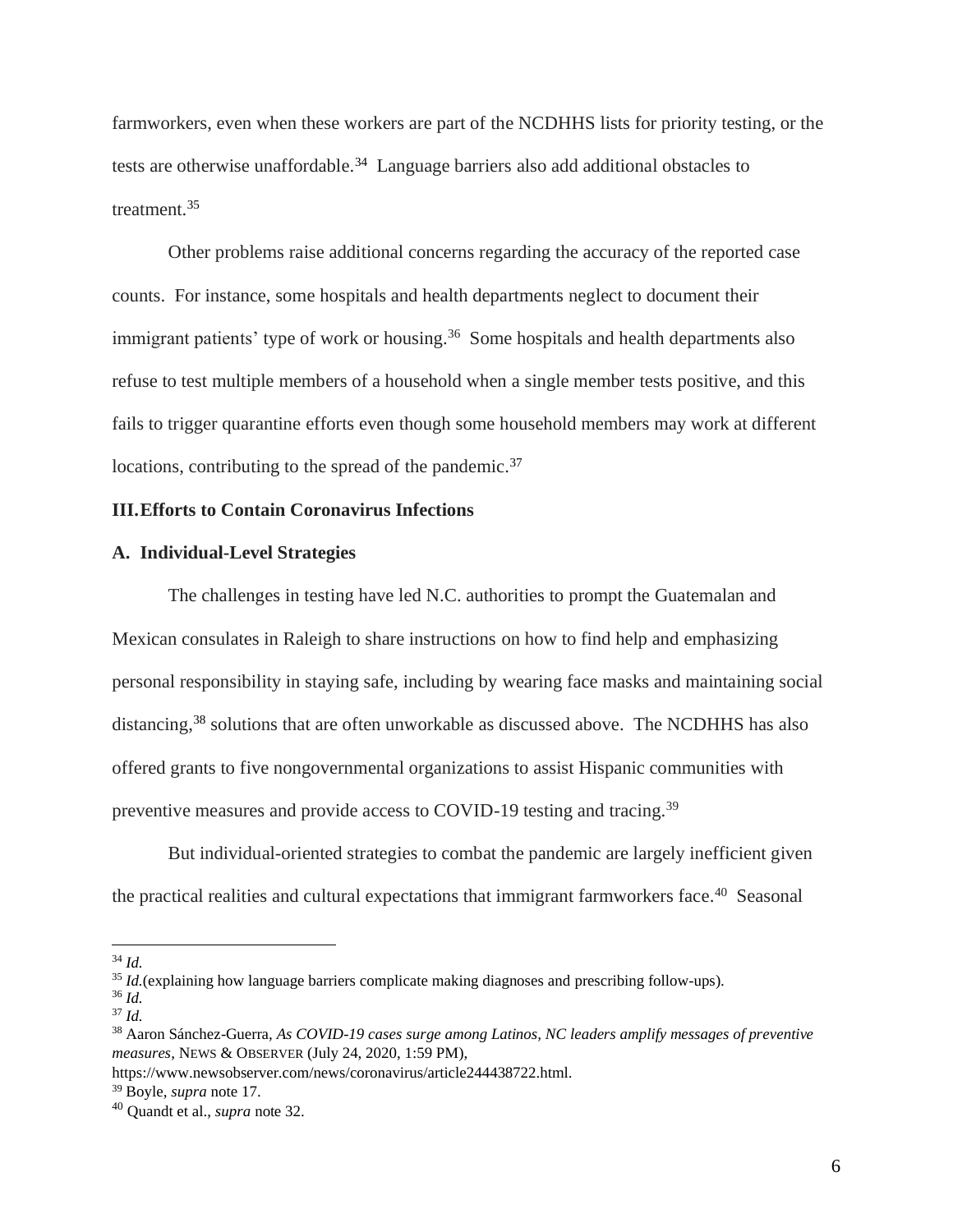Hispanic farmworkers and their families, despite having strong awareness of the public health messages issued since the pandemic began, may not be able to comply with them. <sup>41</sup> Moreover, while farmworkers have reported commonly wearing masks at work, specific measures for consistency or enforcement of mask wearing are unavailable.<sup>42</sup>

### **B. Governmental Protections**

The difficulties involved in individual and third-party strategies indicate that the protection of farmworkers may most effectively be regulated by the state. But governmental implementation, let alone enforcement, of labor protections for farmworkers has been persistently limited due to the prevalence of a laissez-faire political philosophy reminiscent of the agricultural exceptionalism of the  $1930s<sup>43</sup>$  Agricultural exceptionalism was characterized by the exclusion of farmworkers from most federal labor protections, including the right to unionize under the 1935 National Labor Relations Act and, in many instances, the right to just compensation under the 1938 Fair Labor Standards Act and even access to workers' compensation coverage.<sup>44</sup> Consequently, farmworkers find themselves left out of necessary protections otherwise guaranteed to other worker categories.<sup>45</sup>

Notably, the N.C. Department of Labor has done little to protect immigrant farmworkers from COVID-19 despite having received close to 1,000 complaints from farmworkers and meat-

<sup>&</sup>lt;sup>41</sup> *Id.* (noting that the households studied had a median of five members, including extended family, and explaining that cultural norms among the Hispanic population prioritize frequent close contact within the family unit and foster disapproval for wearing masks at home despite most adults in the household working in settings where they had close contact with non-family co-workers.).

<sup>42</sup> *Id.*

<sup>43</sup> Freeman Lambar & Thomas, *supra* note 10, at 109.

<sup>44</sup> *Id.*

<sup>45</sup> See Sarah O. Rodman, Agricultural Exceptionalism in U.S. Policies and Policy Debates: A Mixed Methods Analysis (2016) (Ph.D. dissertation, Johns Hopkins University) (on file with the Sheridan Libraries, Johns Hopkins University) for a historical overview and a comprehensive mapping of state-level policies perpetuating agricultural exceptionalism.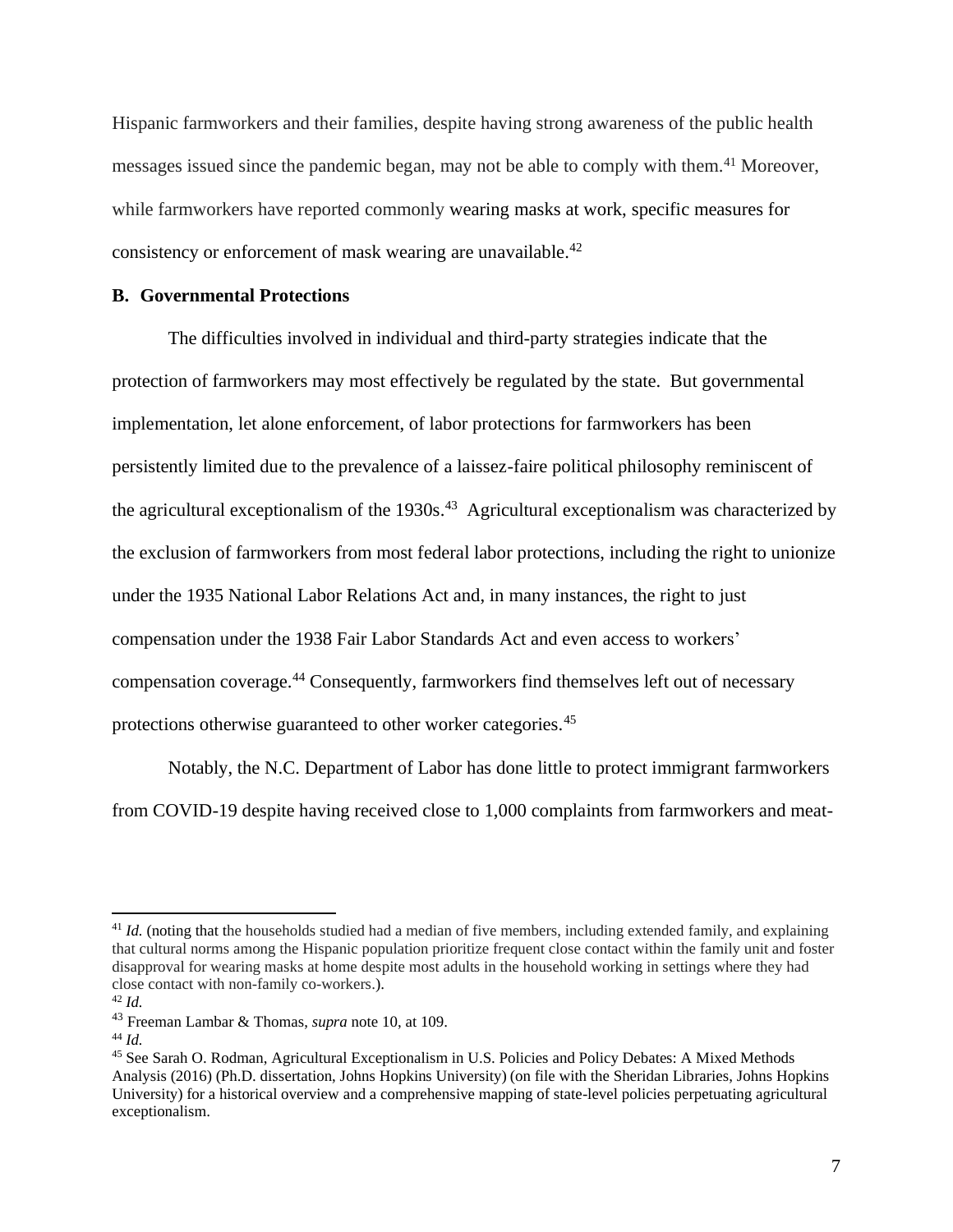and-poultry processing workers by the beginning of November. <sup>46</sup> The lax oversight is especially alarming as the winter season arrives,  $47$  as immigrant farmworkers continue to work through the end of the year and with more workers arriving next spring.<sup>48</sup>

Meanwhile, N.C. Agriculture Commissioner Steven Troxler announced in September that asymptomatic farmworkers, including Christmas tree farmworkers, may not be relieved with pay despite the heightened risk of infection.<sup>49</sup> Troxler emphasized that farmworkers must comply with individual-level solutions that are likely infeasible,<sup>50</sup> as previously discussed.

The Commissioner describes Christmas tree farmworkers as "critical infrastructure workers within the Food and Agriculture Sector."<sup>51</sup> The United States Department of Homeland Security defines "critical infrastructure" as "the physical and cybernetic systems and assets that are so vital to the United States, and whose disability or destruction would have a debilitating

<sup>46</sup> Lucy Thames, *Farmworkers, Poultry Processing Workers, and Community Members Remember Lives Lost from COVID-19 and Call on NC Dept. of Labor to Take Action*, FARMWORKER ADVOCACY NETWORK (Nov. 2, 2020), https://ncfan.org/2020/farmworkers-poultry-processing-workers-and-community-members-remember-liveslost-from-covid-19-and-call-on-nc-dept-of-labor-to-take-action (explaining that the NCDOL has so far responded to most of these cases by merely sending letters to employers describing best practices and offering guidance). <sup>47</sup> Rossi A. Hassad, *Why COVID-19 Might Get Worse in Winter, Just Like Flu*, MEDPAGE TODAY (Nov. 5, 2020), https://www.medpagetoday.com/infectiousdisease/covid19/89495 (describing how the seasonal changes are likely to exacerbate the risk and severity of coronavirus).

<sup>48</sup> Thames, *supra* note 46.

<sup>49</sup> Letter from Steven W. Troxler, Comm'r, N.C. Dep't Agric. and Consumer Servs. (Aug. 2020) (on file with author) [hereinafter Troxler]; *see also* Paola Jaramillo & Nicolás Baintrub, *North Carolina Department of Agriculture says asymptomatic Farmworkers exposed to COVID-19 must continue working*, ENLACE LATINO NC (Sept. 8, 2020), https://enlacelatinonc.org/north-carolina-department-of-agriculture-says-asymptomaticfarmworkers-exposed-to-covid-19-must-continue-working/#.X8ZzPKvQhPY (suggesting that Commissioner Troxler's directive may have been issued in response to a COVID-19 outbreak at a Christmas tree farm in Sparta). <sup>50</sup>Troxler, *supra* note 49; *see also COVID-19 Critical Infrastructure Sector Response Planning*, CTRS. FOR DISEASE CONTROL AND PREVENTION (Dec. 3, 2020), https://www.cdc.gov/coronavirus/2019 ncov/community/critical-infrastructure-

sectors.html?CDC\_AA\_refVal=https%3A%2F%2Fwww.cdc.gov%2Fcoronavirus%2F2019-

ncov%2Fcommunity%2Fcritical-workers%2Fimplementing-safety-practices.html.

<sup>51</sup> Troxler, *supra* note 49; *see also COVID Resourced for Farmers & Farm Workers*, NC CHRISTMAS TREE ASS'N, https://ncchristmastrees.com/covid-resources-for-farmers-farm-workers/ (last visited Dec. 26, 2020) (explaining that Christmas tree farming involves the production of Fraser fir trees in N.C., which represent over 94% of all species grown across the state and over 25% of all trees grown in the U.S., with the whole industry contributing over \$85 million to the state economy each year).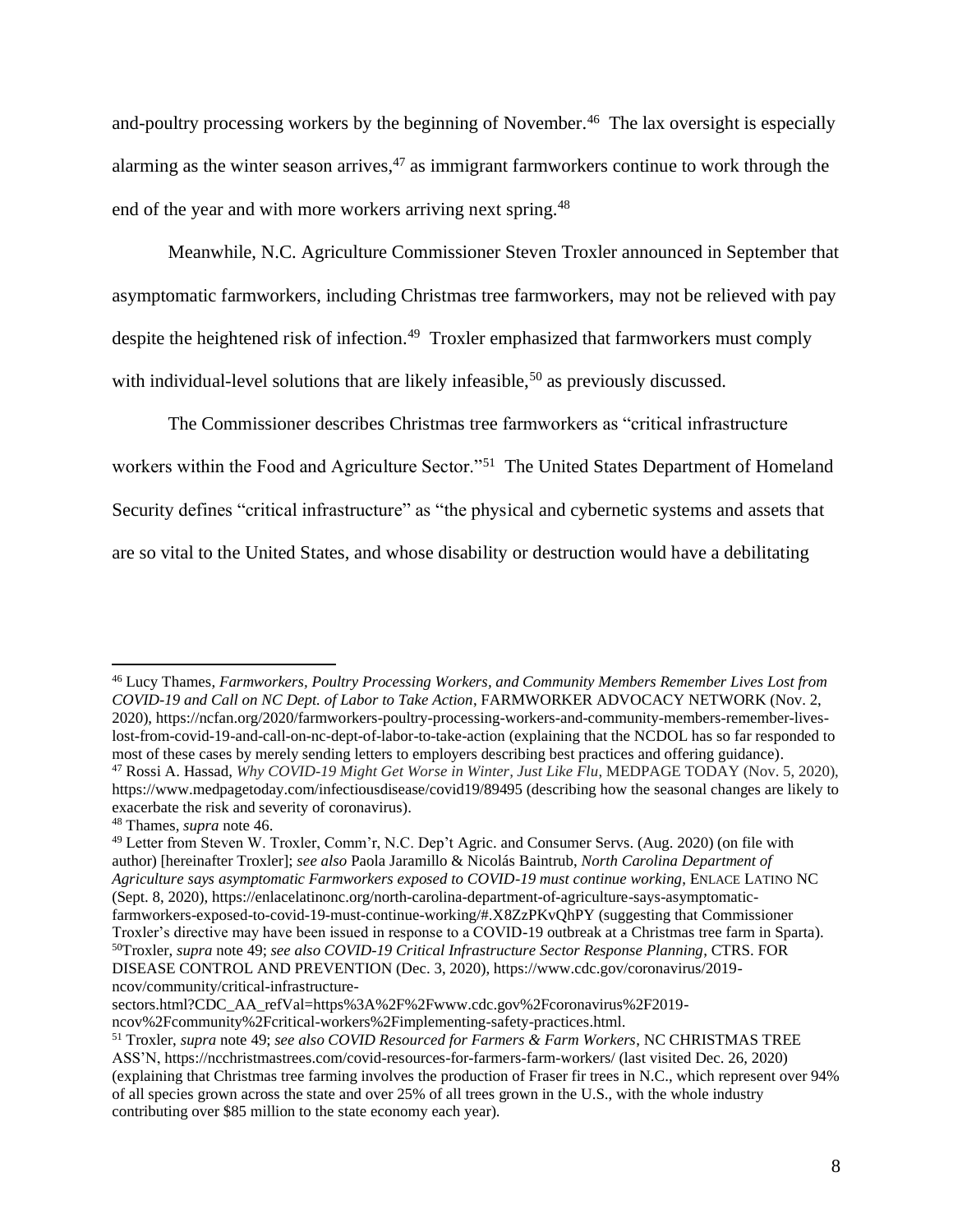impact on our physical or economic security or on our public health or safety."<sup>52</sup> Contrary to Commissioner Troxler's categorization, the Christmas tree industry, while profitable, is not so vital to the state that its interruption would compromise the public health and safety.

Still, at least one state lawmaker, Representative Jimmy Dixon of Duplin County, has defended the exposure of farmworkers to COVID-19 as necessary for the sake of the market.<sup>53</sup> While this point has made its way into the mainstream political discourse,<sup>54</sup> the World Health Organization warns that such propositions are not only unethical but also medically unsound.<sup>55</sup>

In a different approach, Governor Roy Cooper issued Executive Order No. 143 on June 4 to address the lack of protections available to farmworkers. <sup>56</sup> Governor Cooper committed to follow up with another executive order instituting significant labor protections for farmworkers, similar to executive orders issued in Wisconsin<sup>57</sup> and Michigan<sup>58</sup> involving additional safety

https://www.politico.com/news/2020/12/16/trump-appointee-demanded-herd-immunity-strategy-446408.

<sup>57</sup> 2020 Bill Text WI E.O. 526 (Apr. 14, 2020).

<sup>52</sup> Paola Jaramillo & Nicolás Baintrub, *North Carolina Department of Agriculture says asymptomatic Farmworkers exposed to COVID-19 must continue working*, ENLACE LATINO NC (Sept. 8, 2020), https://enlacelatinonc.org/northcarolina-department-of-agriculture-says-asymptomatic-farmworkers-exposed-to-covid-19-must-continueworking/#.X8ZzPKvQhPY(noting that food industry workers, for instance, provide a service that is essential to the

daily living of the general public and that may not therefore be safely interrupted). <sup>53</sup> Editorial, *supra* note 30 (citing Rep. Dixon's argument that the economy would be strengthened if more people contract the virus so that the population develops herd immunity).

<sup>54</sup> *See* Yasmeen Abutaleb & Josh Dawsey, *New Trump pandemic adviser pushes controversial 'herd immunity' strategy, worrying public health officials*, WASH. POST (Aug. 31, 2020, 3:56 PM),

https://www.washingtonpost.com/politics/trump-coronavirus-scott-atlas-herd-immunity/2020/08/30/925e68fe-e93b-11ea-970a-64c73a1c2392\_story.html; Dan Diamond, *'We want them infected': Trump appointee demanded 'herd immunity' strategy, emails reveal*, POLITICO (Dec. 16, 2020, 1:22 PM),

<sup>55</sup> *Coronavirus disease (COVID-19): Herd immunity, lockdowns and COVID-19*, WORLD HEALTH ORG. (Oct. 15, 2020), https://www.who.int/news-room/q-a-detail/herd-immunity-lockdowns-and-covid-

<sup>19#:~:</sup>text=%27Herd%20immunity%27%2C%20also%20known,by%20exposing%20them%20to%20it. <sup>56</sup> Exec. Order No. 143, *supra* note 4 (designating a task force to "create economic stability, eliminate health disparities, and achieve environmental justice in North Carolina" and setting up a structure in support of mass testing, food distribution, and support of vulnerable communities, among other measures).

<sup>58</sup> 2020 Bill Text MI E.O. 137 (June 29, 2020).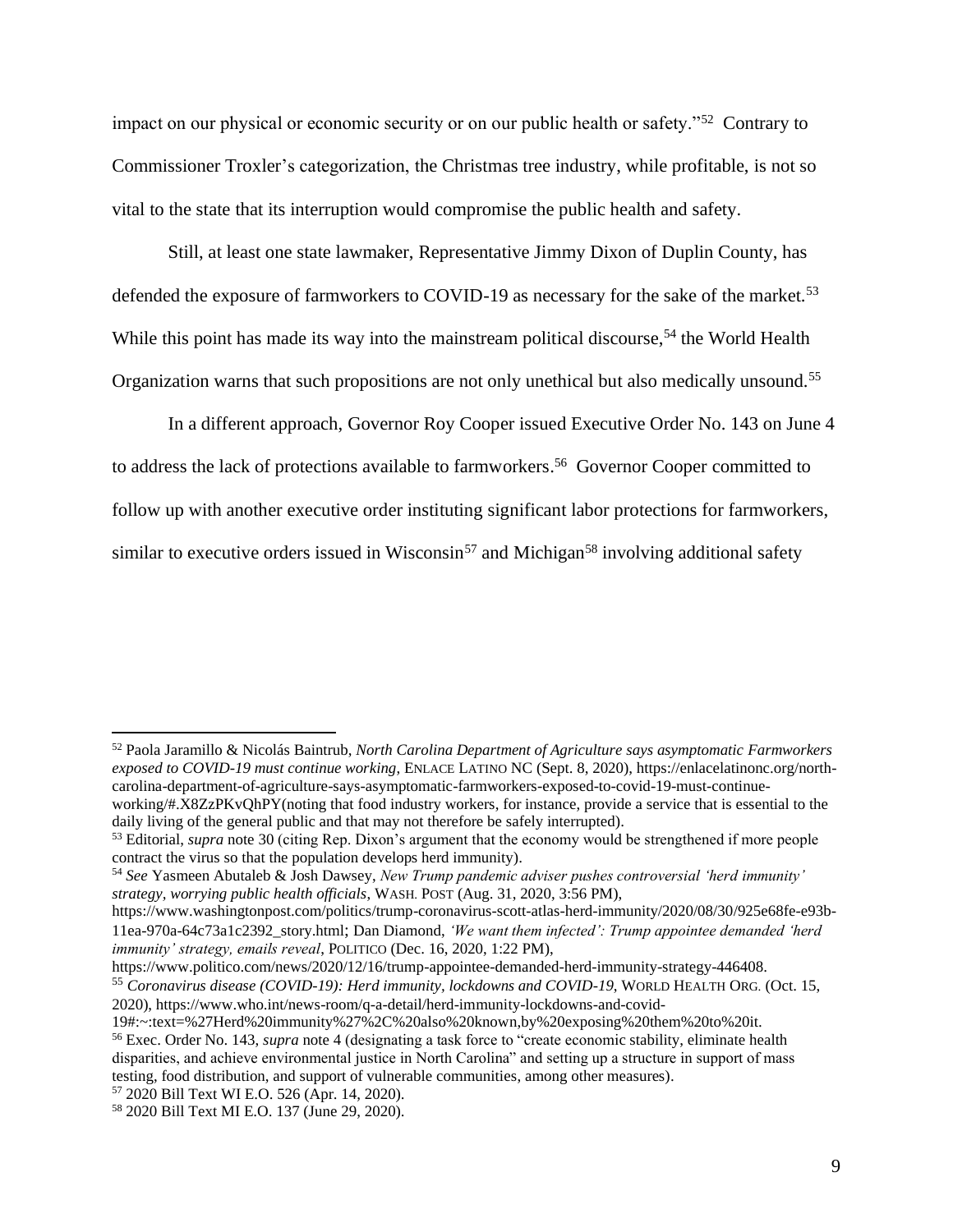measures in working and housing environments. <sup>59</sup> However, Cooper rescinded his promise in September following pushback from the N.C. Departments of Labor and Agriculture.<sup>60</sup>

#### **IV. Recommendations**

Emphasizing the need for a systemic response to the pandemic, over 120 labor, farm, environmental, religious, and civil rights organizations representing millions of farmworkers in and outside of N.C. sent a letter to Governor Cooper, NCDHHS Secretary Dr. Mandy Cohen, Labor Commissioner Cherie Berry, and Commissioner Troxler calling for "immediate action [to protect] workers who put their lives on the line while sustaining North Carolina's largest industries and our food supply."<sup>61</sup> The letter demands the state to enforce, instead of merely advise, necessary safety requirements including workplace protections, expanded screening and testing, and enhanced workplace communication and training to safeguard hygiene standards in the workplace and to protect workers from retaliation by their employers, among other measures.<sup>62</sup>

While Cooper has continued to issue executive orders in response to COVID-19 as recently as December 21st,<sup>63</sup> none of these orders have addressed farmworkers' pleas.<sup>64</sup> The N.C. Farmworker Advocacy Network (NCFAN) has additionally listed several recommendations for state officials, including an extension of the Governor's Executive Order No. 131<sup>65</sup> to

<sup>59</sup> Aaron Sánchez-Guerra, *After pushback from officials, Cooper halts executive order to protect agricultural workers*, NEWS & OBSERVER (Sept. 10, 2020, 4:59 PM), https://www.newsobserver.com/news/politicsgovernment/article245580035.html.

 $60$  *Id.* 

<sup>61</sup> Letter from A Better Balance, ET AL., to Roy Cooper, Governor, State of N.C., ET AL. (Sept. 25, 2020) (on file with the Center for Biological Diversity).

<sup>62</sup> *Id.*

<sup>63</sup> 2020 Bill Text NC E.O. 183 (Dec. 21, 2020).

<sup>64</sup> *Executive Orders*, N.C. OFF. GOVERNOR, https://governor.nc.gov/news/executive-orders (last visited Dec. 29, 2020).

<sup>65</sup> 2020 Bill Text NC E.O. 131 (Apr. 9, 2020) (mandating appropriate COVID-19 restrictions for retail establishments).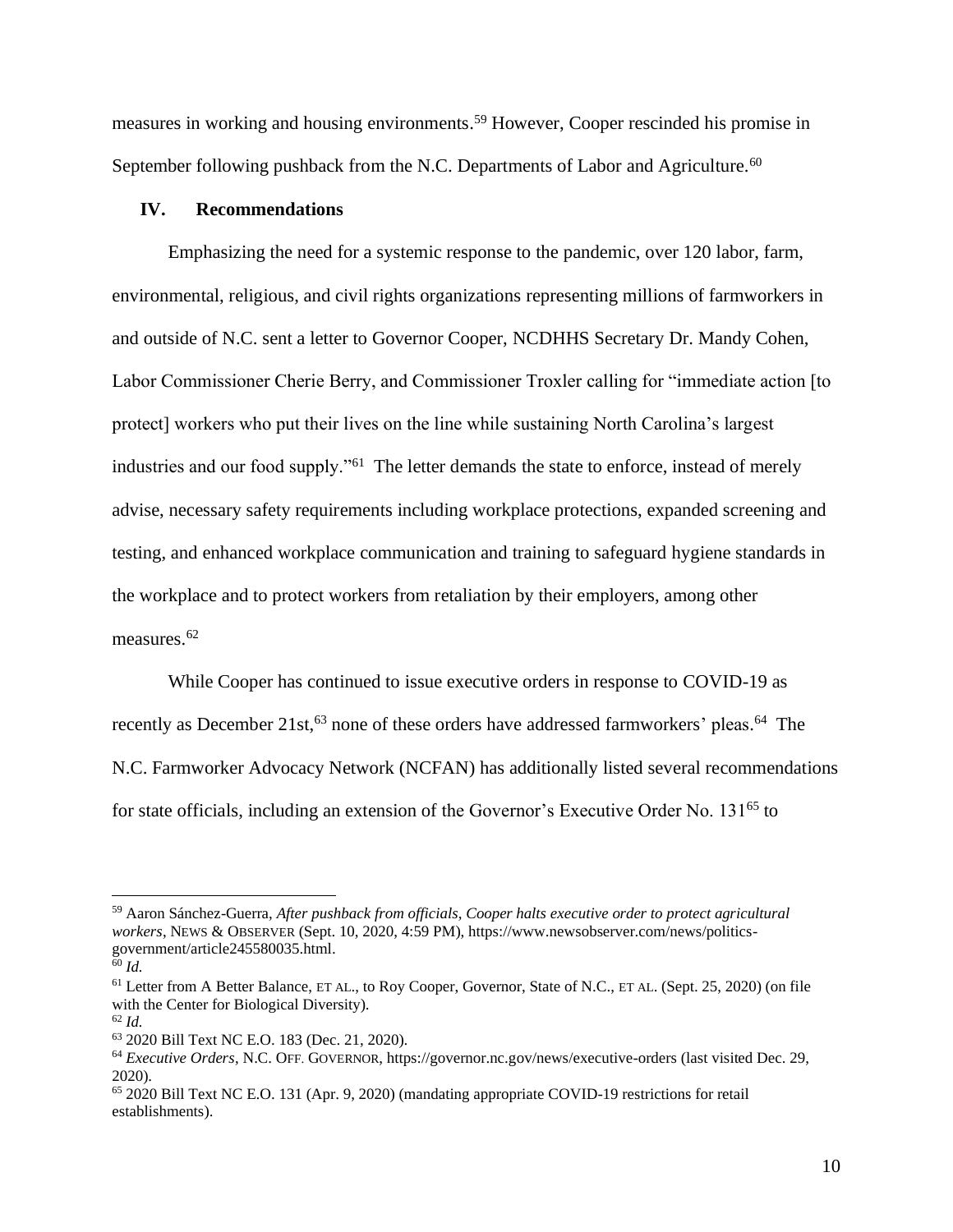agricultural workers. <sup>66</sup> The group also demanded more accessible testing for immigrant farmworkers, noting that Executive Order No. 143, which expanded access to COVID-19 testing,  $67$  failed to include safeguards specific to farmworkers.  $68$ 

NCFAN also called for Secretary Cohen to use her enforcement authority under N.C. Gen. Stat. §130A-17–20 to enforce protections for immigrant farmworkers.<sup>69</sup> These statutes grant Cohen and a corresponding local health director the right to enter premises where entry is necessary to enforce public health provisions or rules,<sup>70</sup> or to order or otherwise execute an abatement where a public health nuisance or an imminent hazard exists.<sup>71</sup> The statutes also permit the Secretary or a local health director to institute an action for injunctive relief against violators or to take other particular measures.<sup>72</sup>

North Carolinian public officers may also draw inspiration from measures implemented in other states. Beside the aforementioned executive order, Michigan has also issued an emergency order requiring employers to draft a plan outlining how they will test farmworkers prior to in-person work.<sup>73</sup> Similarly, Washington issued a proclamation requiring daily employee temperature checks, timely access to COVID-19 tests for symptomatic workers with

<sup>66</sup> Jensen, *supra* note 23.

<sup>67</sup> Exec. Order No. 143, *supra* note 4.

<sup>68</sup> Jensen, *supra* note 23 (listing the organizations demands, including offering no-cost testing at labor camps or nearby locations with Spanish interpretation and more available hours as well as better communication from the NCDHHS concerning the implications of testing).

<sup>&</sup>lt;sup>69</sup> *Id.* (referencing the Secretary of the NCDHHS's powers to monitor precarious conditions in farms and labor camps, to enforce expanded labor protections where employers have failed to safeguard the health of immigrant farmworkers, and to impose penalties against landowners refusing to comply with public health directions). <sup>70</sup> N.C. GEN. STAT. § 130A-17 (2015).

<sup>71</sup> N.C. GEN. STAT. § 130A-19, -20 (2015).

<sup>72</sup> N.C. GEN. STAT. § 130A-18, -19 (2015).

<sup>73</sup> Emergency Order Under MCL 333.2253, *Mandatory Testing, Preventative Measures, and Safe Housing for Agricultural Workers*, MICHIGAN DEPT. OF HEALTH AND HUMAN SERVS. (Aug. 3, 2020),

https://www.michigan.gov/documents/coronavirus/2020.08.03 - MDHHS Public Health Order -\_Agriculture\_Testing\_vF\_698096\_7.pdf.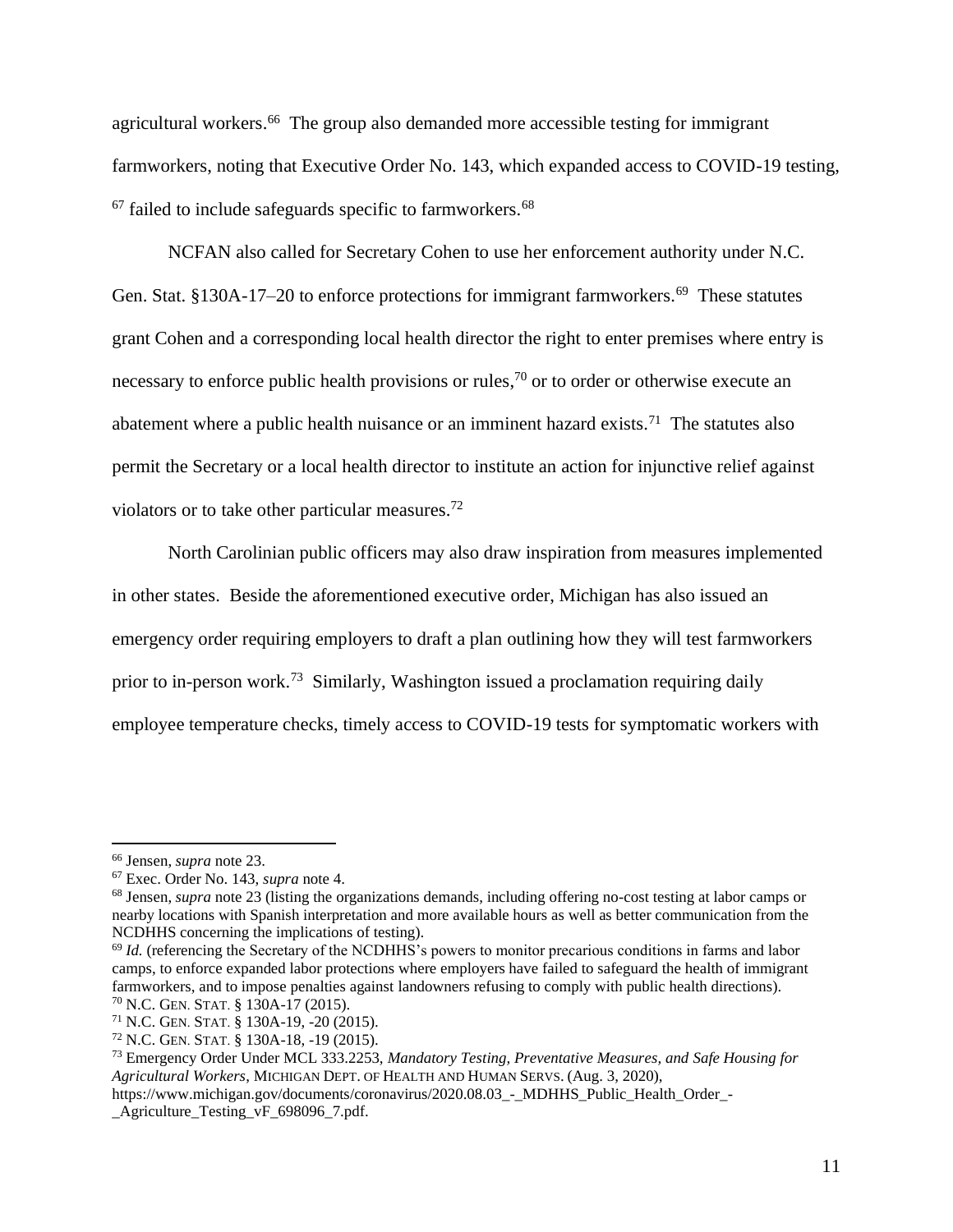transportation provided, and workable social distancing plans, forbidding continued operations in cases of employer noncompliance.<sup>74</sup>

Moreover, some state legislatures have introduced bills to support their farmworkers, such as New Jersey's S 2596, which would allow the N.J. Commissioner of Health to provide grants to improve the health and safety of farmworkers, including improving housing and workstations,<sup>75</sup> and Ohio's H.B. 605, which would declare an "occupational disease" under the Workers' Compensation Law whenever a food processing worker contracts COVID-19 during an emergency period.<sup>76</sup>

Given the feasibility of the aforementioned actions, the State of North Carolina must leave behind its policy of agricultural exceptionalism and commit to enhance and expand health protections for immigrant farmworkers. State authorities should increase their oversight of housing and workplace hygiene standards and ensure that the number of workers, the dimensions of their environment, the shift assignments, and other relevant factors allow for effective social distancing and proper sanitation measures. The State must further prevent employers from categorizing farmworkers as essential infrastructure where their work, even if profitable, is not so vital that its slowdown would harm to public health or safety. Accordingly, supplementary regulations must protect farmworkers from the instabilities inherent in their work, such as employer retaliation and income insecurity, which affect visa-holding farmworkers as well as the undocumented workforce. Lastly, farmworkers need better provision of health care, including a greater quantity of accessible testing and treatment centers and more accurate reporting of cases.

<sup>74</sup> 2020 Bill Text WA E.O. 744 (Aug. 19, 2020).

<sup>75</sup> S 2596, 219th Leg., Reg. Sess. (N.J. 2020).

<sup>76</sup> H.B. 605, 133rd Gen. Assemb., Reg. Sess. (Ohio 2020).